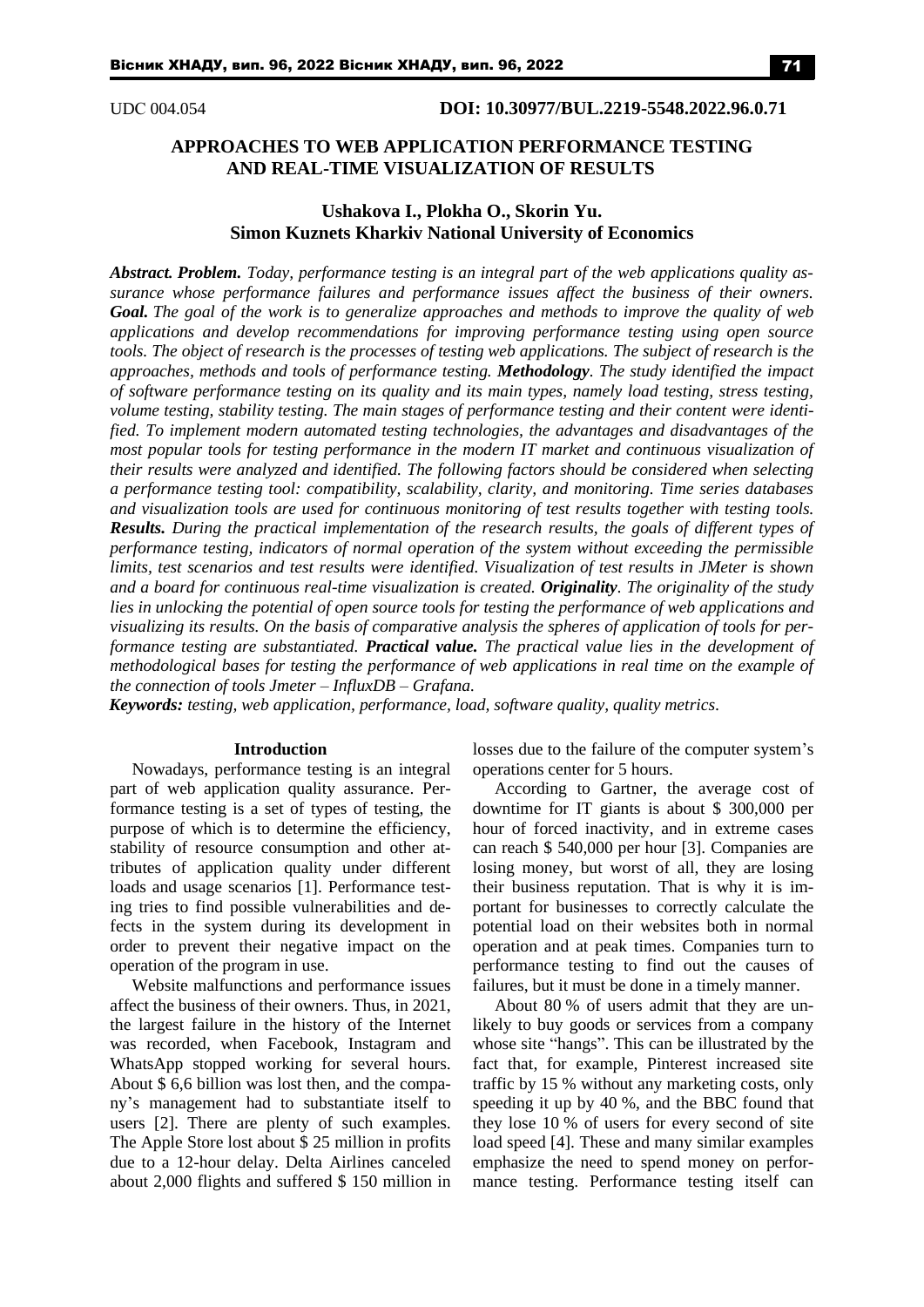ensure the stability of a web application and improve its quality, so improving the performance testing process when creating such programs is important.

### **Analysis of Publications**

Analysis of web application testing technologies allows to divide them into groups, namely: functional, aimed at verifying the compliance of functional requirements of the software to its actual characteristics, and non-functional, aimed at verifying properties that do not belong to the functionality of the system. Non-functional properties characterize reliability, performance, ease of use, scalability and security.

Performance testing is one of the key components of non-functional testing [5–11], because it helps to test the behavior of the program in different situations. The system can work effectively with a certain number of concurrent users, but may become inoperable with many additional thousands of users during peak traffic. Performance testing help determine the speed, scalability, and stability of software. There are different types of performance testing that simulate possible user scenarios and record program indicators of behavior

Performance testing does not necessarily reflect defects in the application. It must ensure that the program works properly regardless of fluctuations in network settings, availability and bandwidth or traffic load. This is practically a subset of performance engineering, as a set of measures for software development and improving all life cycle processes of its development, which are aimed at meeting the requirements of productivity [12]. Therefore, the development and implementation of these tests are crucial to ensure the stability of the web application.

Automating performance testing adds significant benefits to improving the quality of web applications. There are various tools used for these purposes, both licensed and open source [12, 13]. Free tools are of particular interest to small and medium-sized enterprises. The advantages of the open source tool Jmeter are emphasized in [6], and Grinder, NeoLoad, Load-Runner in [12].

# **Purpose and Tasks**

The goal of the research is to generalize approaches and methods to improve the quality of web applications and to develop recommendations for improving performance testing using tools for real-time results analysis.

To achieve this goal, it is necessary to dis-

close the impact of software testing on its quality, determine the metrics and stages of performance testing, the choice of tools and develop recommendations for the performance testing of web applications.

### **The impact of software testing on quality**

Software testing is an integral part of any modern software development methodology. The essence of the software testing process and its importance as a component of software development are revealed in the literature [14]. The role of testing is one of the key in the life cycle model, because it depends on how high quality the product will reach the customer.

Software testing saves development time and defect correction costs because the cost of troubleshooting is proportional to the time it takes to detect it. Fig. 1 shows the impact of software testing costs on the cost of its quality. Decision making to increase or decrease the number of tests can lead to both the detection and omission of many defects. Therefore, determining the optimal number of tests allows you to minimize the time and cost of testing. The figure clearly shows that the optimal cost of testing is when it is equal to the cost of defect correction.



Fig. 1. Dependence of software quality on testing

Recently, the web development market is gaining momentum. And this trend is only growing with each passing year, as entrepreneurs' interest in websites and their mobile versions grows with the transition to the digital economy. As mentioned earlier, an important type of web application testing is performance testing, which includes [1]:

load testing; stress testing; volume testing; stability testing.

Load testing is performed in order to investigate the possibility of the application to keep the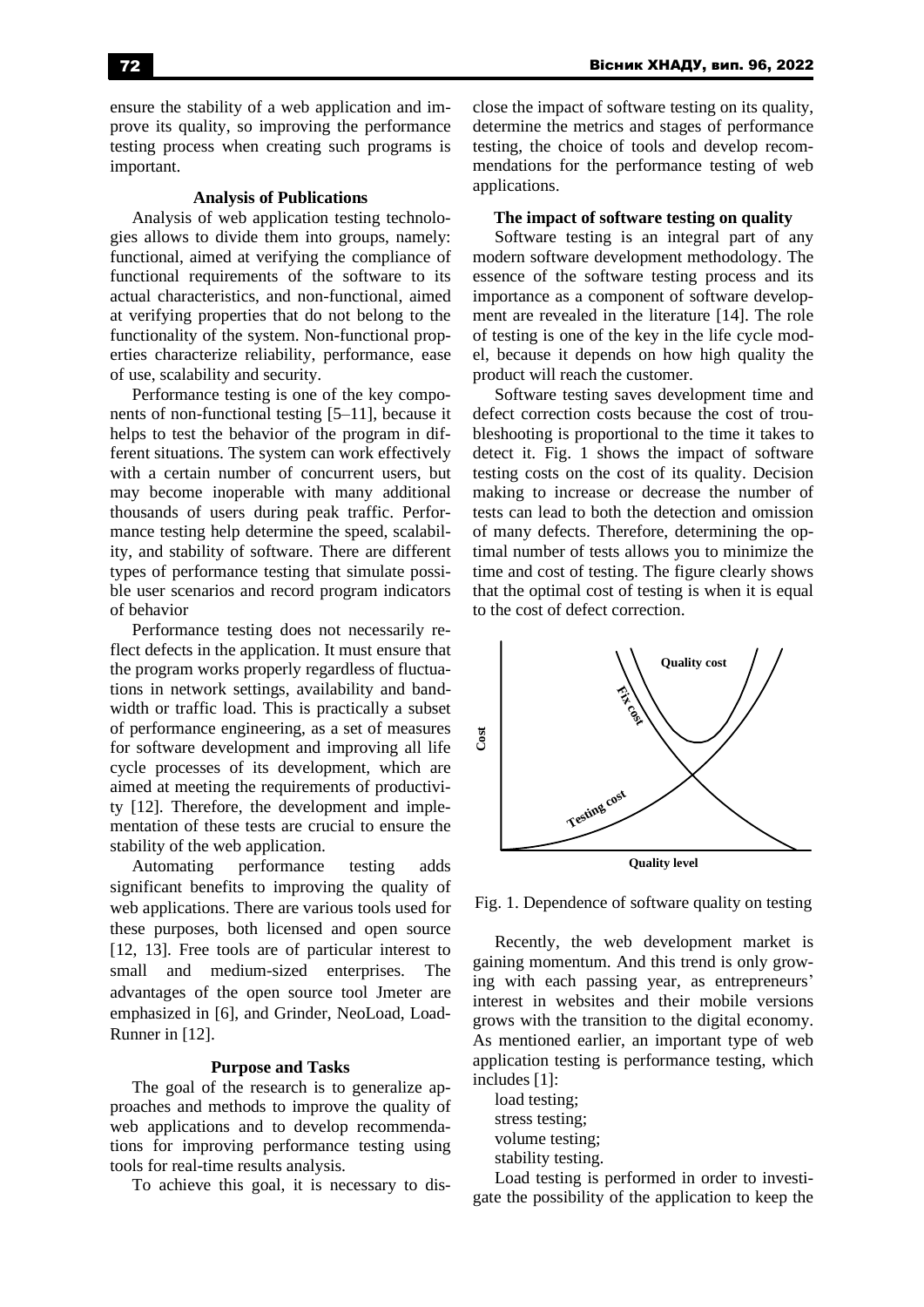specified quality indicators under load within the specified limits, as well as a certain excess of these limits to determine the margin of safety. Sometimes this type of testing is used as a synonym for "performance testing", but this is not always legitimate, because performance testing is a broader concept.

Stress testing is performed to study the behavior of the program with "abnormal" changes in load in abnormal conditions. It allows you to set limits on the bandwidth of the application, the reliability of the system at extreme or disproportionate loads and answers the73uestionn of the required performance of the system if the current load significantly exceeds the expected maximum.

Volume testing is used to study the performance of the program when processing different amounts of data without increasing the load and operating time.

Stability testing is performed to make sure that the program will withstand the expected load for a long time. During this type of testing, memory consumption is monitored to assess potential losses. Also, this testing allows you to detect performance degradation by reducing the speed of information processing and increasing the response time of the program after prolonged use of the application.

# **Defining metrics and performance testing stages**

For the web application to work successfully, you need to check:

bandwidth, i.e. how fast the server can process requests when a different number of users are connected to the system;

how many simultaneous connections the system can process;

what is the system response time, etc.

The bandwidth of the system includes two components: the number of requests received by the system per second  $QP_S$  and the number of responses (transactions) provided by the system per second  $TP_S$ :

$$
QP_{\rm S} = \frac{QP}{T_q'}
$$

where  $QP$  – number of user requests,  $T_a$  – total query execution time;

$$
TP_{\rm S} = \frac{TP}{T_{tr'}}
$$

where  $TP$  –number of system responses,  $T_{tr}$  – total transaction execution time.

The number of concurrent connections is determined by the number of concurrent users  $K$ .

The response time  $T_r$  consists of the data transfer time in the network  $T_{rn}$  and the processing time  $T_{ro}$  (fig. 2):

$$
T_r = T_{rn} + T_{ro},
$$

where  $T_{rn} = N_1 + N_2 + N_3 + N_4$ ,  $T_{ro} = A_1 + A_2 + A_3,$  $A_1, A_3$  – server processing time,  $A_2$  – database processing time.



Fig. 2. Components of system response time

Performance testing as a process involves certain stages that need to be clearly defined before testing can begin. Usually distinguish the following stages [14]:

collecting information for testing;

definition of test environment;

testing planning:

creation of tests;

environment configuration;

testing and visualization;

analysis of results and reporting.

The first step in gathering information about web application performance involves determining:

critical functionality to be tested;

expected system response time;

the expected number of users working simultaneously with the system;

expected use of system resources;

future growth of the load on the system, etc.

The definition of a test environment includes the hardware and software and other tools needed to perform the tests. It is necessary that the test environment was as close as possible to the real environment.

Performance testing planning involves actions aimed at defining the main goals of testing and the tasks required to achieve these goals, namely the team of testers, tools, approaches, metrics and priorities. The schedule of performance testing is drawn up at this stage.

The creation of tests includes their design, development of load models, and generation of test data and development of test scenarios in accordance with the project.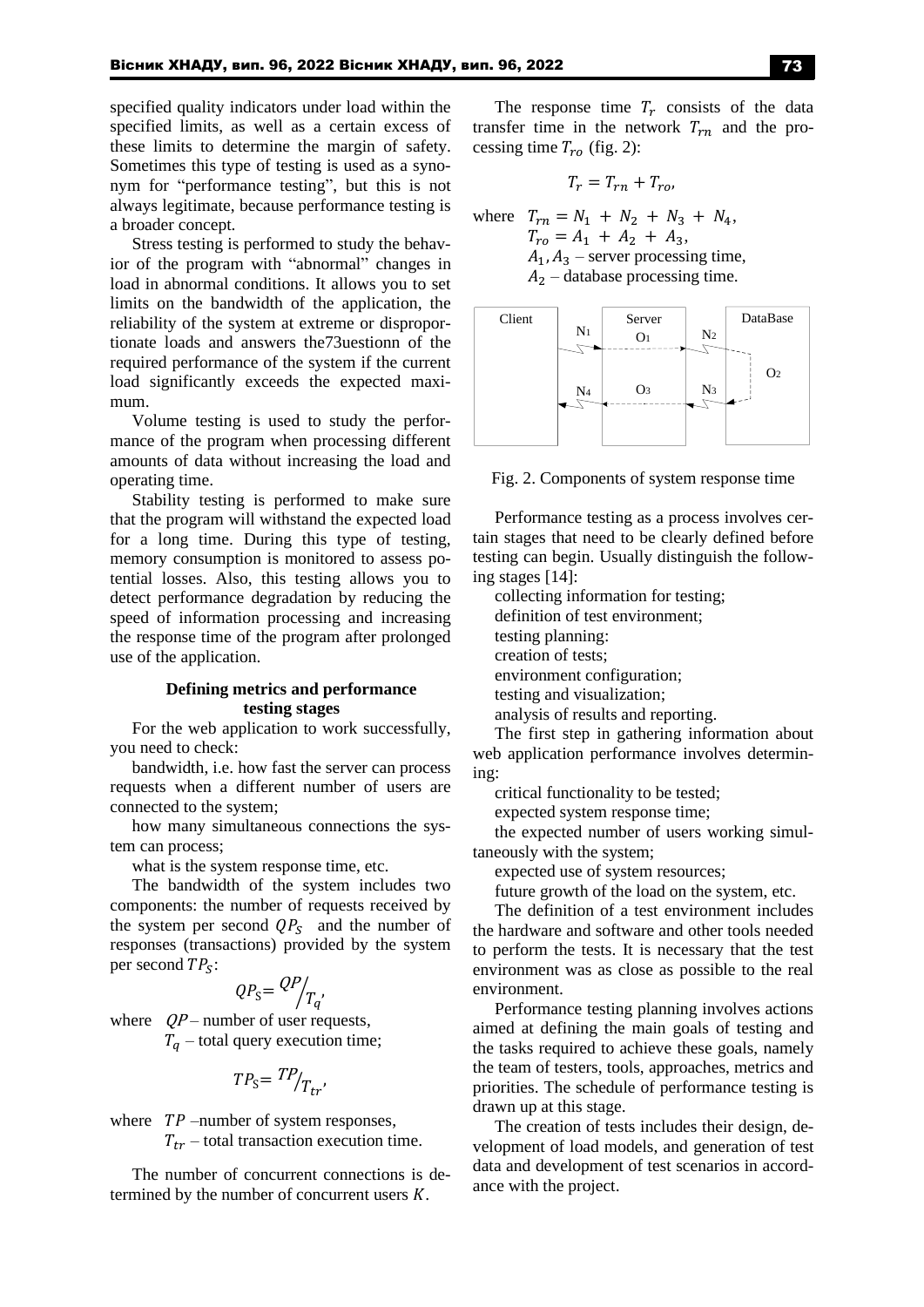The configuration of the environment includes its configuration both on a separate personal computer of the tester for cases of small loading, and a separate usually distributed environment for considerable loading.

Performing stress testing involves running and monitoring test results and usually takes several hours (average two to three hours). If the test is negative, you need to be able to stop the process in real time. In addition, during the experiment, you need to collect the values of many metrics as the server: response time, bandwidth, and the system itself: resource loading, system errors, and so on. To do this, it is convenient to use monitoring systems. They allow you to display all the results in one place and thus quickly notice the relationships between different indicators and decide whether to continue or stop testing.

Collected and analyzed results, identified dependencies are provided to all stakeholders to make further decisions on the quality of the application.

# **Rationale for choosing testing tools, storing and visualizing results**

The following factors should be considered when choosing a performance testing tool:

interoperability, scalability,

clarity,

monitoring.

Interoperability. Keep in mind that the tools will be used in general in the company, not just for an individual project. Therefore it is necessary to consider in addition the following factors:

protocols used by the system and which of them will be checked;

interfaces to external components such as software components, or possibly to full integration, for example in the CI process;

interoperability with platforms and their versions used to host tools and platforms with which tools interact to monitor and create loads.

Scalability. Performance testing should allow you to track how software is behaving under pressure and provide information on how it can handle scalability.

Clarity should be taken into account given the technical knowledge required by professionals to use the tool. This is often ignored and can lead to unqualified testers setting up tests incorrectly, which in turn can lead to inaccurate results. Some open source testing tools require coding skills. The team must make sure that the tester has the necessary skills, experience and training for testing, which requires complex scenarios and a high level of programming and configuration.

Monitoring is taken into account for its sufficiency. In addition, find out the availability of other monitoring tools available in the environment and which can be used to supplement with this tool. Determine whether monitoring can be correlated with certain operations.

There are many tools on the market for load testing: Kinsta APM, WebLOAD, Apache Jmeter, LoadNinja, Loadero, SmartMeter.io, StormForge, LoadView, NeoLoad, LoadUI Pro, Silk Performer, AppLoader, Gatling, BlazeMeter, Rational Performance Tester, k6, Eggplant, Loadster, Akamai CloudTest, Parasoft Load Test, Locust, Grinder, Loader.io, LoadStorm, Solar-Winds, Test Studio, Taurus [13]. Therefore, there is a need to justify their choice. Among the most popular tools that meet the need for performance testing are: Apache Jmeter [15] and Loadrunner [16]. They are the market leaders and are popular among testers and developers of leading IT companies.

Table 1 compares Apache Jmeter and Loadrunner performance testing tools.

The main difference between the Jmeter and LoadRunner tools is the openness of the software and its price. Jmeter is open source software that can be easily downloaded from the official website. LoadRunner software is available as a paid version, and the user must pay for its use.

| Specifications | Apache Jmeter   | Loadrunner           |
|----------------|-----------------|----------------------|
| Cost           | Free            | - Community Edi-     |
|                |                 | tion free for 50     |
|                |                 | users.               |
|                |                 | - \$0.56 per virtual |
|                |                 | user per day         |
| Code           | Open            | Micro-Focus (HP)     |
| Platforms and  | Java objects    | Web services.        |
| protocols      | <b>Servlets</b> | .net.                |
|                | FTP server      | J2EE.                |
|                | queries         | SAP.                 |
|                | <b>HTTP</b>     | Siebel,              |
|                | <b>SOAP</b>     | PeopleSoft,          |
|                | Pearl scripts   | Wireless media       |
|                | and other       | and other            |
| User interface | Comfortable     | Comfortable with     |
|                | simple          | complex structure    |
| Functionality  | Limited         | Powerful             |
| Function set-  | Yes             | $\rm No$             |
| tings          |                 |                      |
| Users          | Developers,     | Medium and large     |
|                | small and medi- | companies            |
|                | um companies    |                      |

Table 1 – Comparison of performance testing tools

Another difference between benchmarking performance testing tools is supported platforms.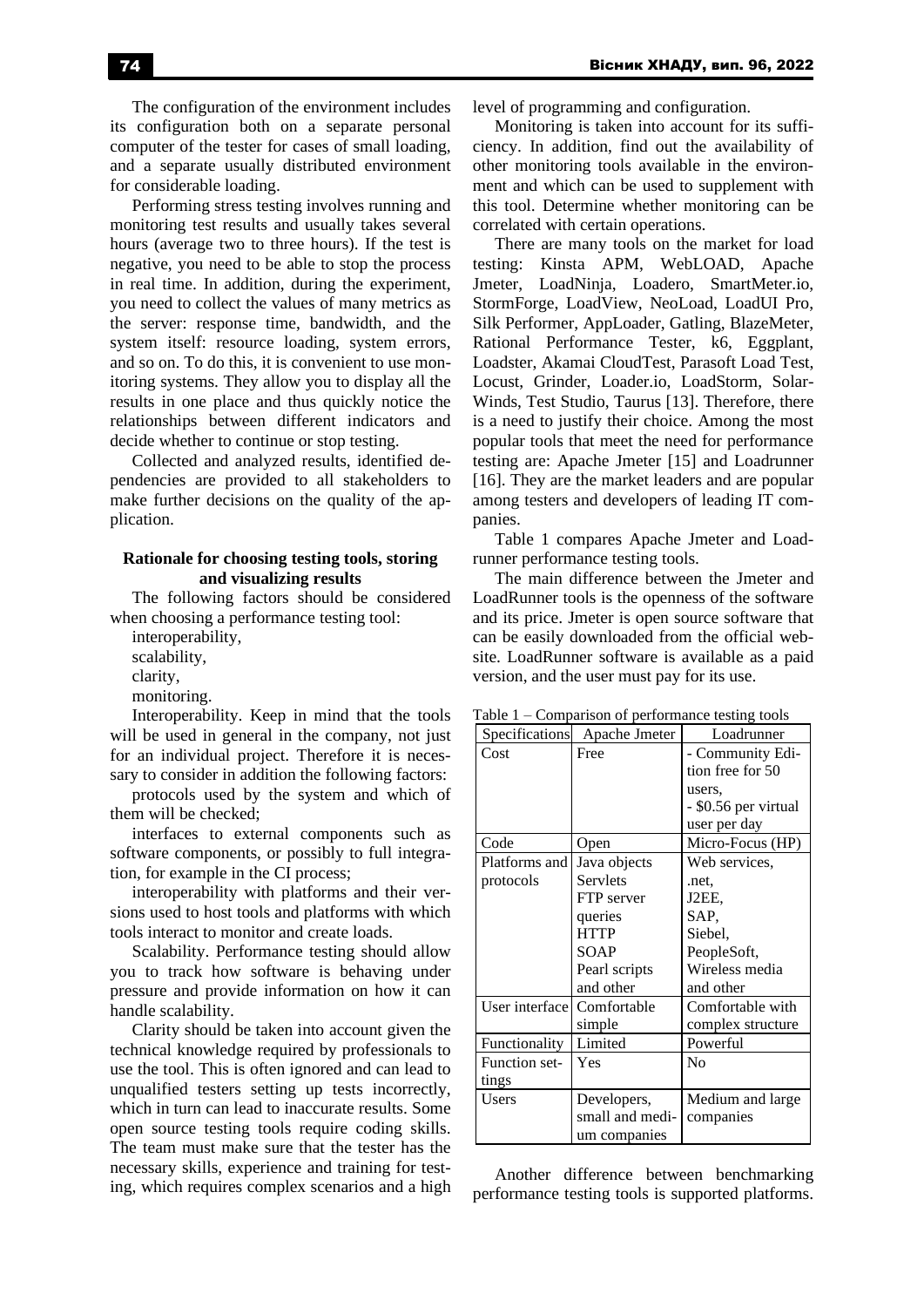Jmeter can support a variety of platforms, such as Java objects, servlets, FTP servers, database queries, HTTP, SOAP, Pearl scripts, and more. It can be easily run for testing on all mentioned platforms. LoadRunner can support platforms such as web services, .net, J2EE, SAP, Siebel, PeopleSoft, wireless media, and more. And all of these platforms can be used to test performance.

Another difference between Jmeter software and LoadRunner is the user interface. The user interface in Jmeter is user-friendly, but less experienced and has fewer features than LoadRunner. The LoadRunner toolkit is technically more advanced and has more advanced functionality but the user interface structure is more complex compared to Jmeter.

Another difference between Jmeter software and LoadRunner is the configuration of software features. Jmeter is an open source tool, so it provides functionality to customize existing features and modify them as required. LoadRunner is not open source, so you have to use existing functions.

Thus, both tools have their advantages and disadvantages, but they remain market leaders in performance testing. Loadrunner will be the best choice for large businesses and Apache Jmeter for small and medium. Therefore, the Apache Jmeter tool will be used for further research.

Jmeter can save the results of each test to files, but after a long time the number of files will be too large. Also, Jmeter generates an extended report only after the tests are completed, so detailed error logs can only be analyzed after the test is completed. But the development team and any stakeholders need to have this information at all times during testing. This will allow you to track test results such as slow transactions, information about API query errors in real time. This is especially true during long tests, because defects can be detected in the test system at the beginning of testing, which leads to the inexpediency of further testing.

Therefore, the next step is to choose the tools for easier storage of test results and their continuous visualization, which will allow monitoring of test results in real time. Typically, nonrelational databases are used to store results, which will write real-time test logs to a spreadsheet, and then these data are visualized by a graphing tool.

In the practice of performance testing usually use one of the following approaches [17, 18]:

- InfluxDB та Grafana;

- Elasticsearch, Logstash та Kibana (ELK).

To choose the tools for storing and visualizing

the results, their functional features were analyzed (table 2).

Table 2 – Comparison of functionality

| Functionality                  | <b>ELK</b> | Grafana |
|--------------------------------|------------|---------|
| Input data formats             | $^{++}$    | $^+$    |
| Built-in integrations          | $+++$      | $^{+}$  |
| GUI data streams               | $^{++}$    | $^{+}$  |
| Parsing named                  | $+++$      | a       |
| Input data processing and      | $^{++}$    | a       |
| enrichment                     |            |         |
| Processor templates            | $^{++}$    | a       |
| Data visualization             | $+++$      | $+++$   |
| Alert                          |            | $^{+}$  |
| Own agents                     | $^{+}$     | $^{+}$  |
| <b>Expansion opportunities</b> | $+++$      | $^{+}$  |
| Documentation                  | $++$       | $++$    |
| Installation process           | $\! +$     | $^+$    |

In the table, the signs "+" indicate the presence of a functional with increasing degree of capabilities, the sign "a" means that this functionality is provided by agents, the sign "p" *–* paid functionality. The analysis of the considered software solutions revealed a trend on delegation of functionality of primary processing of logs to the local agents that simplifies functionality as it is already visible on Grafana's example. For ELK, there is a trend of gradually reducing free functionality and the emergence of more and more paid. ELK-stack is the most full-featured solution, but the alert is only available in paid versions. Grafana is the simplest and most frivolous solution and is suitable for solving narrow problems related to metric data analysis. Therefore, the approach using free tools was chosen: database - InfluxDB and Grafana visualization tool.

# **Performance testing with Apache JMeter, InfluxDB and Grafana**

The study of load testing processes focused on the need to reduce economic risks and take into account all the necessary business and technical components. It was determined to conduct all key performance tests, the components of which are listed in table 3.

Performance testing metrics and metrics were determined according to web application quality requirements. The requirements are listed in Table 4, and the most important metrics for identifying problems are in table 5.

The test collections were created based on the test scripts created in Apache Jmeter. Also, groups of test users for stress testing under nor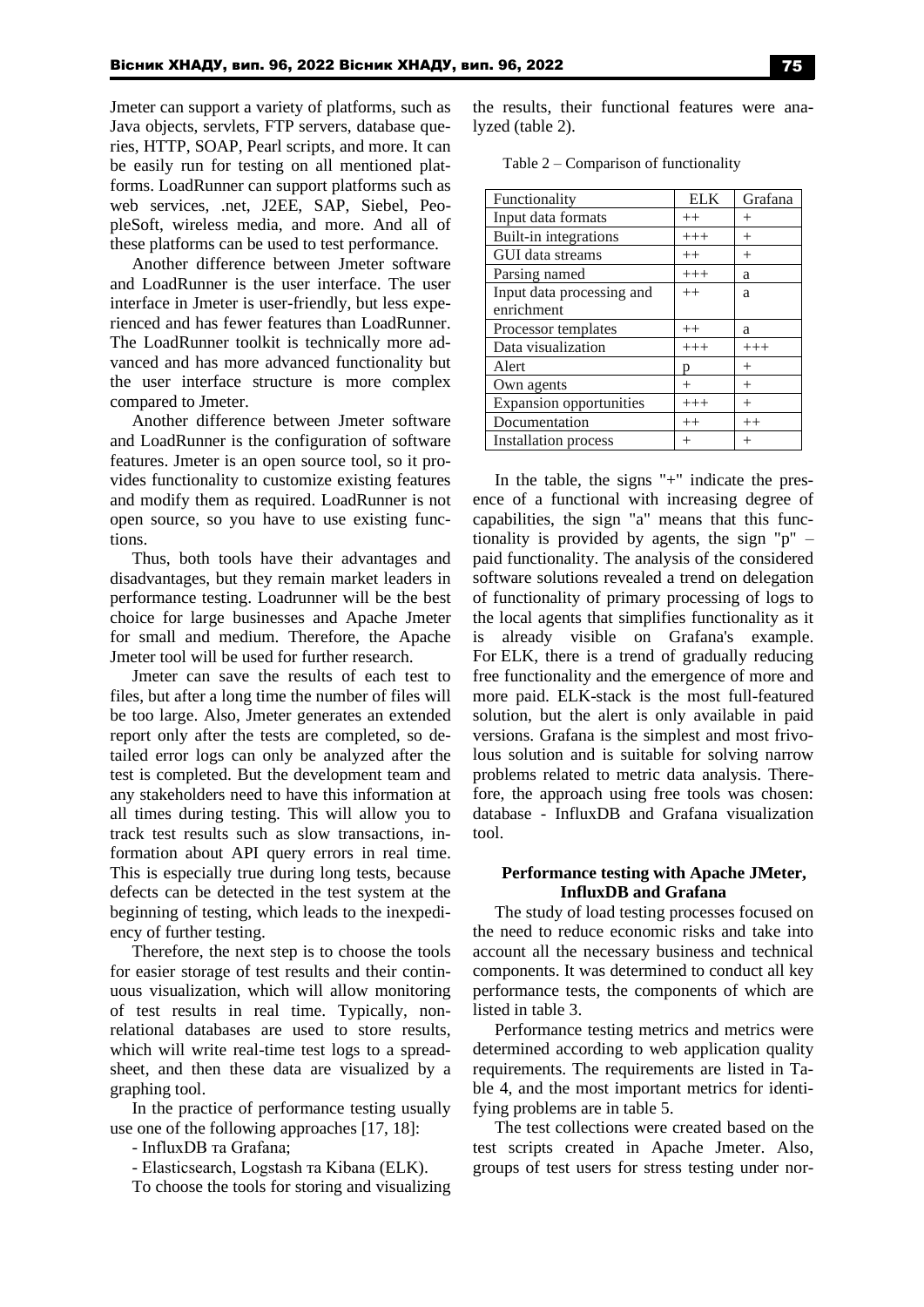mal conditions, as well as for stress loads were prepared.

Table 3 – Functional objectives

| Type of testing | Objectives                            |  |  |
|-----------------|---------------------------------------|--|--|
| Load            | Assessing<br>software<br>response     |  |  |
|                 | speed                                 |  |  |
|                 | Assessing work speed of hard-         |  |  |
|                 | ware                                  |  |  |
|                 | Measurements on the number of         |  |  |
|                 | users<br>Defining productivity limits |  |  |
|                 |                                       |  |  |
| <b>Stress</b>   | Assessing software<br>response        |  |  |
|                 | speed                                 |  |  |
|                 | Assessing hardware speed              |  |  |
|                 | Assessing the ability to restore      |  |  |
|                 | the system                            |  |  |
|                 | Assessing the stress loads impact     |  |  |
| Volumetric      | Assessing the dependence of the       |  |  |
|                 | system on the size of the pro-        |  |  |
|                 | cessed data                           |  |  |
|                 | Assessing the number of simulta-      |  |  |
|                 | neously working with the system       |  |  |
|                 | users                                 |  |  |
|                 | Assessing the capabilities of data    |  |  |
|                 | warehouses                            |  |  |
| Stability       | Memory loss assessment                |  |  |
|                 | Detection of errors related to data   |  |  |
|                 | collection                            |  |  |
|                 | Assessing the stability of work       |  |  |
|                 | for a long time                       |  |  |

Table 4 – Load testing requirements

| Testing option                 | Value             |
|--------------------------------|-------------------|
| Active users limit             | 200               |
| Number of flows                | 50                |
| Response time                  | $15 \text{ sec.}$ |
| Bandwidth                      | 1 Mbps            |
| Server memory usage            | 500 megabytes     |
| Number of records read/written | 1000 records      |
| to the data warehouse at the   |                   |
| same time                      |                   |

Table 5 – Load testing metrics

| Name       | Definition                          |  |
|------------|-------------------------------------|--|
| CPU usage  | Determines how much time from       |  |
|            | the specified interval was spent by |  |
|            | the processor on the calculation    |  |
| Memory     | Availability of physical memory for |  |
| usage      | processing in the system            |  |
| Bandwidth  | The highest possible data transfer  |  |
|            | rate in the network                 |  |
| Response   | The time between user queries and   |  |
| time       | application responses               |  |
| Speed hits | The speed of loading application    |  |
|            | pages per second                    |  |
| Active     | ses-The maximum number of sessions  |  |
| s10ns      | that can be activated at one time   |  |

The parameters used to test the normal load on the system are shown in table 6. Expected test result: responses to the queries were received correctly, the response delay is not more than 5 seconds.

Table 6 – Indicators of normal operation of the system without exceeding the permissible limits

| N∘            | Value                                         |
|---------------|-----------------------------------------------|
|               | 200 users log in to the site at the same time |
| $\mathcal{D}$ | All users change the page from 1 to 10 sec-   |
|               | onds                                          |
| 3             | Users leave a request for a consultation      |
|               | Users periodically create orders              |

Graphs of queries (fig. 3) and responses to system queries (fig. 4) were obtained after running the test in JMeter. Fig. 3 shows the maximum number of requests processed per second in green and the minimum number in red. Fig. 4 shows the maximum number of system responses per second in yellow and the average in green. Their analysis shows that our system processes an average of 30 requests per second, and the median response to the request is 63 milliseconds, which meets our requirements.



Fig. 3. Number of requests processed per second



Fig. 4. The number of system responses persecond

A Dashboard was created to visualize the results in Grafana. It allows you to track their dynamics throughout the time of performance testing (fig. 5). There are four graphs on the board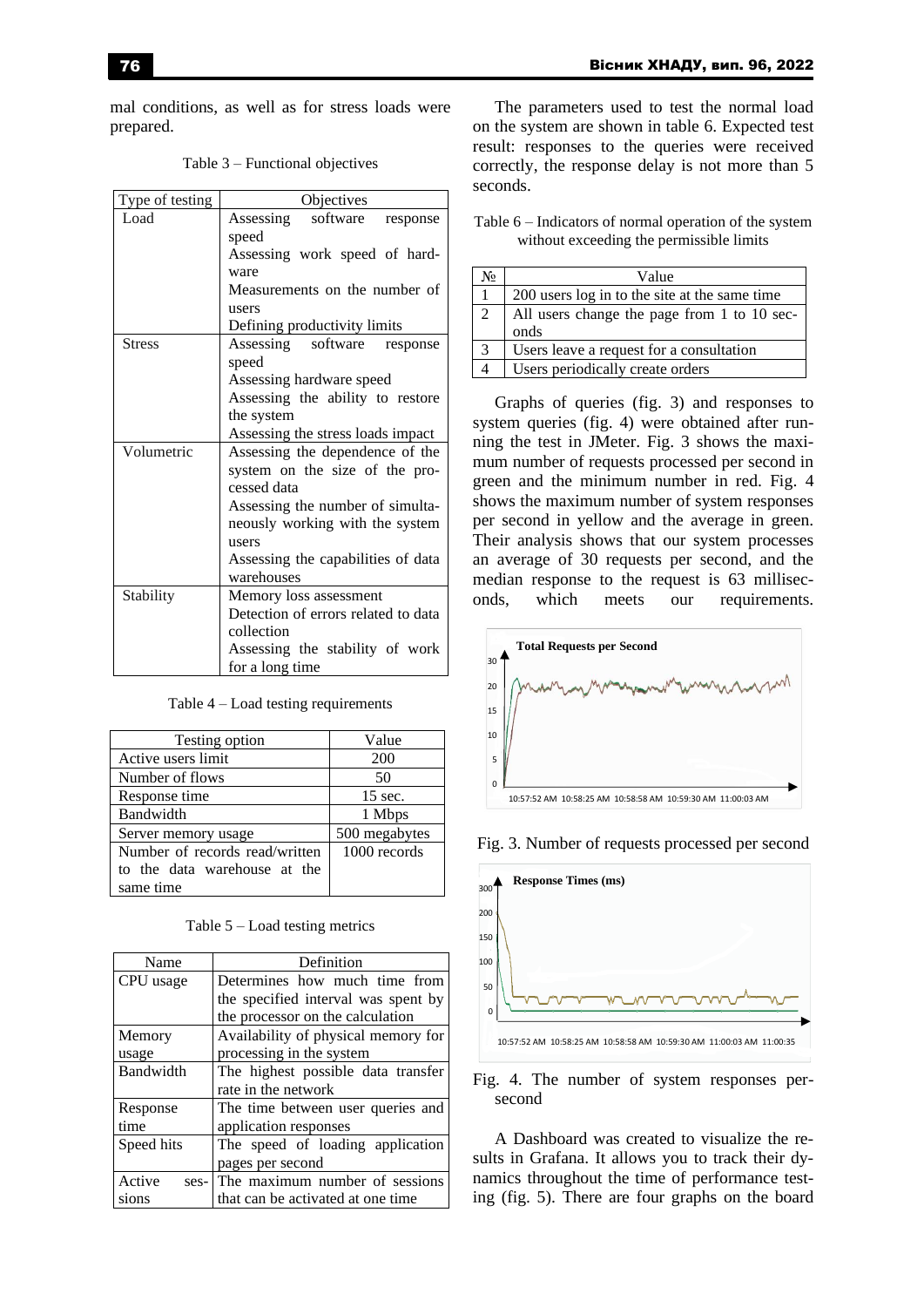that show the results of system performance testing when processing requests from two sites in Chrome: histogram of the number of requests per second (by status); graphs of the number of requests per second (by instances); latency percentiles of request (green for 99 percentiles, yellow for 50 percentiles, and blue for average); distribution of request latency.



Fig. 5. Visualization of results in Grafana

Modification of indicators occurs with each new pass of test scenarios.

The interactive dashboards helps track performance degradation during testing and identify system vulnerabilities on each of the measured metrics. Analysis of the results of the prepared test scenarios for all types of performance testing makes it possible to determine the readiness of the system for active use, as well as its quality in accordance with the requirements. The results of performance testing according to the developed test scenarios are shown in table 7.

The conducted allows us to draw the following conclusions. The system passed most of the testing scenarios successfully. But checking the time to refresh the application page after prolonged inactive use and checking the execution time of database transactions in stressful situations were not passed.

| $N_2$          | Test scenario                                                    | Expected result                | Yes/No         |
|----------------|------------------------------------------------------------------|--------------------------------|----------------|
| 1              |                                                                  |                                | $\overline{4}$ |
|                | Load testing                                                     |                                |                |
| $\mathbf{1}$   | Check the operation of the system while the normal number of     | Work without failures          | Yes            |
|                | users are                                                        |                                |                |
| $\overline{2}$ | Check the system operation while a normal number of users are    | Work without failures          | Yes            |
|                | with the authorization page                                      |                                |                |
| $\overline{3}$ | Check the speed of processing the request to the server with a   | Processing speed in an ac-     | Yes            |
|                | normal number of requests                                        | ceptable range                 |                |
| $\overline{4}$ | Check the application response time for a normal network         | The response time is in the    | Yes            |
|                | connection                                                       | acceptable range               |                |
| 5              | Determine the maximum number of users that the program           | Maximum number of users        | Yes            |
|                | can work with before it shuts down                               | when working without failures  |                |
| 6              | Check database execution time when 500 records are read/written  | Execution time in an accepta-  | Yes            |
|                | at one time                                                      | ble range                      |                |
| $\overline{7}$ | Check database execution time when 1000 records are read/written | Execution time in an accepta-  | Yes            |
|                | at one time                                                      | ble range                      |                |
| 8              | Test CPU and memory usage by the application and database        | Use of resources in the normal | Yes            |
|                | server under normal load                                         | range                          |                |
| 9              | Check the application response under normal load                 | Response time in the normal    | Yes            |
| 10             | Check the response time of the application under low load        | Response time in the normal    | Yes            |
|                | conditions                                                       | range                          |                |
| 11             | Check the response time of the application under moderate        | Response time in the normal    | Yes            |
|                | load                                                             | range                          |                |
|                | Stress testing                                                   |                                |                |
| 12             | Check the operation of the system while interacting with an      | System shutdown                | Yes            |
|                | excessive number of users                                        |                                |                |
| 13             | Check the operation of the system while interacting with an      | System shutdown                | Yes            |
|                | excessive number of users with the authorization page            |                                |                |
| 14             | Check the speed of processing the request to the server in case  | Requests are processed in turn | Yes            |
|                | of excessive number of requests                                  |                                |                |
| 15             | Check the response time of the downloaded program with a         | Response time in the normal    | Yes            |
|                | slow network connection                                          | range                          |                |
| 16             | Check the runtime of the database when 1500 entries are read     | Execution time in an accepta-  | N <sub>o</sub> |
|                | or written simultaneously                                        | ble range                      |                |

Table 7 – Testing results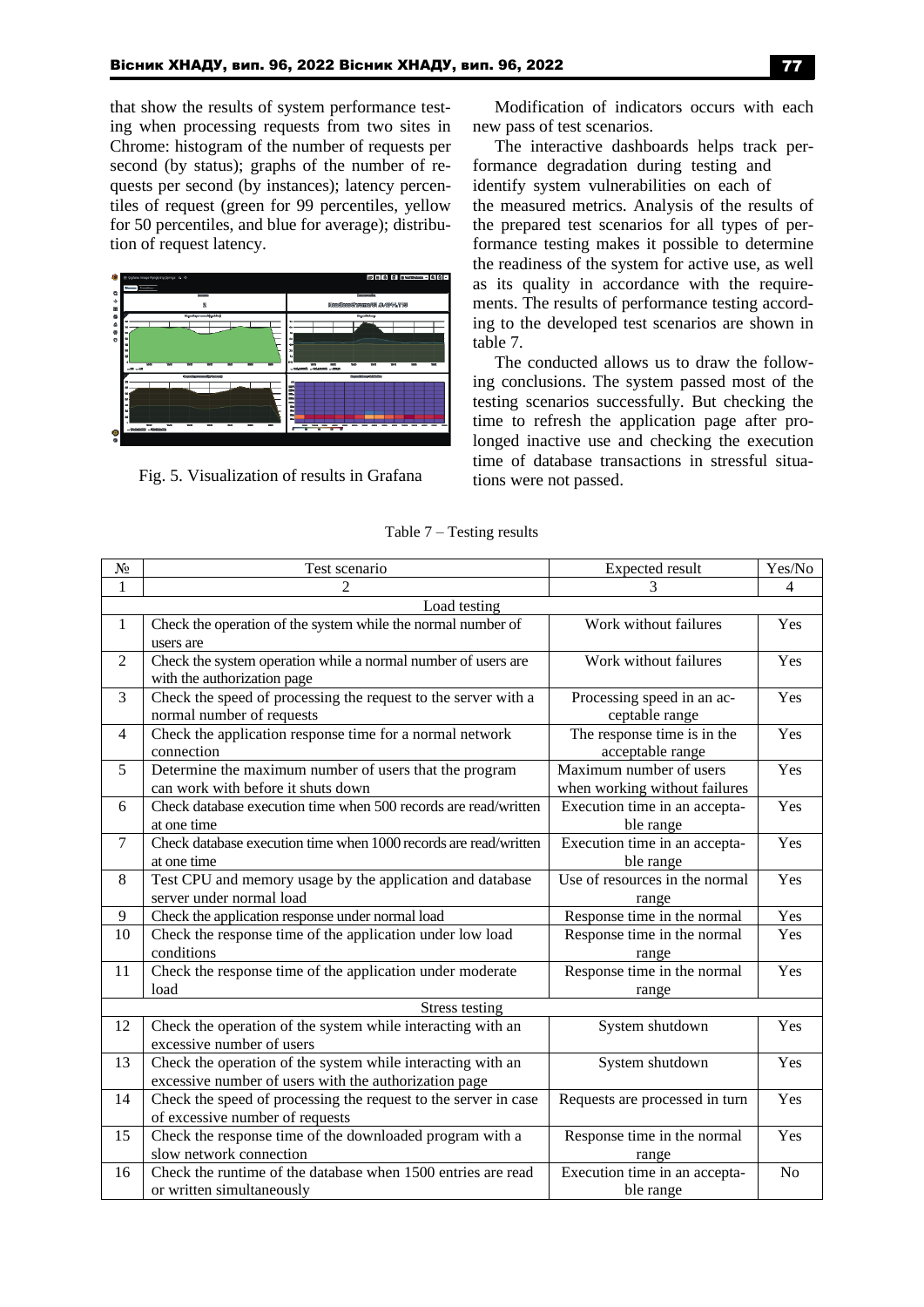|                   |                                                                                                                                                              | 3                                                 | 4              |
|-------------------|--------------------------------------------------------------------------------------------------------------------------------------------------------------|---------------------------------------------------|----------------|
| 17                | Check CPU and memory usage by program and database<br>server under overload                                                                                  | The system stops working                          | Yes            |
| 18                | Check the response time of the program under overload condi-<br>tions                                                                                        | Response time increases                           | <b>Yes</b>     |
|                   | Volume testing                                                                                                                                               |                                                   |                |
| 19                | Check the system operation when simultaneously downloading<br>files to the warehouse with a nor-mal number of downloads and<br>with a file of normal size.   | File uploaded successfully                        | Yes            |
| 20                | Check the operation of the system when uploading files to the<br>warehouse with an excessive number of downloads and with a<br>file with an excessive volume | File upload declined                              | Yes            |
| Stability testing |                                                                                                                                                              |                                                   |                |
| 21                | Check for memory loss during peak system interactions                                                                                                        | The system is working<br>properly                 | <b>Yes</b>     |
| 22                | Check the load time of the application page during peak inter-<br>action                                                                                     | File upload declined                              | Yes            |
| 23                | Check the refresh time of the application page after an hour of<br>inactive use                                                                              | The page reloaded successful-<br>ly without delay | N <sub>0</sub> |
| 24                | Check page refresh time during peak user interaction                                                                                                         | The page reloaded successfully<br>without delay   | Yes            |

The results of load testing indicate a high level of quality of the software product in terms of performance in accordance with the requirements. Most of the test scenarios were passed with success. These results indicate the readiness of the system for active use at high and stressful loads.

During the testing process, defects that affected system performance and could affect financial losses due to temporary unavailability of the system for customers were identified. Performance and load testing has prevented these risks and identified system vulnerabilities that need to be addressed to further scale the software product.

### **Conclusion**

Digitalization of the business contributes to the further spread of web applications, the quality of which is directly related to performance testing. Performance testing involves researching a system with different loads and monitoring the test results and usually lasts several hours. If testing gives negative results, it should be possible to stop the process in real time to reduce the cost of unnecessary testing.

Many metrics of the system need to be collected during the experiment. The use of a monitoring system during testing allows you to quickly determine the relationships between different indicators and decide whether to continue or stop testing.

An approach to web application performance testing is proposed, which will provide continuous monitoring of performance test results through the use of technologies for storing test

results and their visualization. The choice of testing tools was justified, namely Apache Jmeter *–* for performance testing, InfluxDB *–* for storing test results, Grafana *–* for creating dashboards with results. The proposed approach is described by a real example.

### **References**

- 1. Тестування продуктивності. Qalight. URL: https://qalight.ua/baza-znaniy/testuvannya-produk tivnosti (дата звернення: 02.01.2022).
- 2. Locked out and totally down: Facebook's scramble to fix a massive outage. URL: https://www.theverge.com/2021/10/4/22709575/fa cebook-outage-instagram-whatsapp (дата звернення: 02.01.2022).
- 3. The Cost of Downtime. Gartner. URL: https://blogs.gartner.com/andrew-lerner/2014/07/ 16/the-cost-of-downtime (дата звернення: 02.01.2022).
- 4. Обновление PageSpeed Insights: что изменилось, на какие метрики обращать внимание? URL: https://siteclinic.ru/blog /technicalaspects/obnovlenie-pagespeed-insights (дата звернення: 02.01.2022).
- 5. Draheim D., Grundy J., Hosking J. [Lutteroth](https://ieeexplore.ieee.org/author/37284104800) C., Weber G. Realistic Load Testing of Web Applications. *Conference on Software Maintenance and Reengineering (CSMR'06)*. *IEEE Xplore*. 2006. 11 p.
- 6. Hamza Z. A., Hammad M. Testing Approaches for Web and Mobile Applications: An Overview. *International Journal of Computing and Digital* Systems. 2020. Vol. 9. No. 4. P. 657*–*664.
- 7. Israr Gh., Wan M.N., Ahmad M. Web Service Testing Techniques: A Systematic: Literature Review. *International Journal of Advanced Comput-*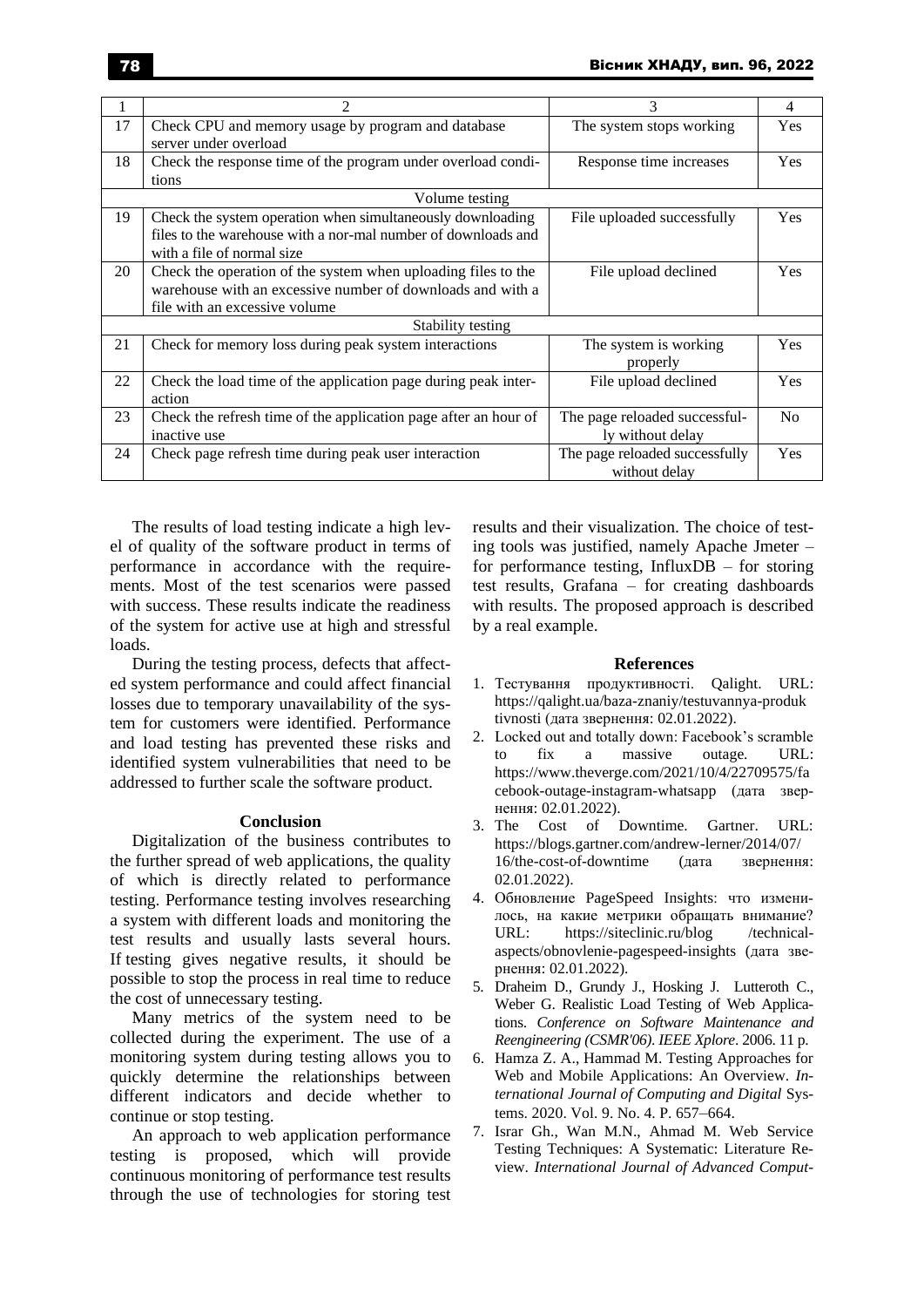*er Science and Applications.* 2019. Vol. 10. No. 8. Р. 443*–*458.

- 8. Kao Ch., Lin Ch., Lu H. Toward Automatic Performance Testing for REST-based Web Applications. *ICSEA 2016: The Eleventh International Conference on Software Engineering Advances*. 2016. Р. 68*–*71.
- 9. Legramante G., Bernardino M., Rodrigues E., Basso F. Systematic Literature Review on Web Performance Testing. *Conference: Escola Regional de Engenharia de Software.* 2020. No. 4. Р. 285*–*295.
- 10. Legramante G., Bernardino M., Rodrigues E., Basso F. Systematic Literature Review on Web Performance Testing. *2020: Proceedings of the 4th Regional School of Software Engineering. 2020. 11 p.*
- 11. 10 Best Practices for Application Performance Testing: Leveraging Agile Performance Testing for Web and Mobile Applications. Orasi Software, Inc. 2018. 9 p.
- 12.Bui S., Shrivastava M., lee E., Dhaliwal J. A case study of testing a web-based application using an open-source testing tool. *Journal of Information Technology Management.* 2015. Vol. XXVI. No. 1. P. 19*–*30.
- 13. Top 27 Performance Testing Tools to Use in 2022. URL: https://kinsta.com/blog/performance-testingtools (дата звернення: 02.01.2022).
- 14.Crispin L., Gregory J.: Agile testing. Addison-Wesley, 2014. 464 c.
- 15. Apache JMeter™. URL: https://jmeter.apache. org (дата звернення: 02.01.2022).
- 16. LoadRunner Professional. URL: https://www. microfocus.com/en-us/products/loadrunner-professional/ overview (дата звернення: 02.01.2022).
- 17. Grafana. Dashboard anything. Observe everything. URL: https://grafana.com/grafana/
- 18. What is the ELK Stack? URL: https://www.elastic. co/what-is/elk-stack (дата звернення: 02.01.2022).

#### **References**

- 1. Performance testing. Qalight. Available at: https://qalight.ua/baza-znaniy/testuvannyaproduktivnosti (accessed: 02 January 2022).
- 2. Locked out and totally down: Facebook's scramble to fix a massive outage. 2021. Available at: https://www.theverge.com/2021/10/4. /22709575/facebook-outage-instagram-whatsapp (аccessed: 02 Jan. 2022).
- 3. The Cost of Downtime. Gartner. 2921. Available at: https://blogs.gartner.com/andrew-lerner/2014/07/6 /the-cost-of-downtime (аccessed: 02 Jan. 2022).
- 4. Обновление PageSpeed Insights: что изменилось, на какие метрики обращать внимание? 2019. Accessed 02 Jan. 2022 https://siteclinic.ru/ blog/technical-aspects/ obnovlenie-pagespeedinsights (аccessed: 02 Jan. 2022).
- 5. Draheim D., Grundy J., Hosking J. [Lutteroth](https://ieeexplore.ieee.org/author/37284104800) C., Weber G. Realistic Load Testing of Web Applica-

tions. *Conference on Software Maintenance and Reengineering (CSMR'06)*. *IEEE Xplore*, 2006, 11 p.

- 6. Hamza Z. A., Hammad M. Testing Approaches for Web and Mobile Applications: An Overview. *International Journal of Computing and Digital* Systems, 2020, vol. 9, no. 4, p. 657*–*664.
- 7. Israr Gh., Wan M. N., Ahmad M. Web Service Testing Techniques: A Systematic: Literature Review. *International Journal of Advanced Computer Science and Applications,* 2019, vol. 10, no. 8, р. 443*–*458.
- 8. Kao Ch., Lin Ch., Lu H. Toward Automatic Performance Testing for REST-based Web Applications. *ICSEA 2016: The Eleventh International Conference on Software Engineering Advances*, 2016, р. 68*–*71.
- 9. Legramante G., Bernardino M., Rodrigues E., Basso F. Systematic Literature Review on Web Performance Testing. *Conference: Escola Regional de Engenharia de Softwar,* 2020, no. 4, р. 285*–*295.
- 10. Legramante G., Bernardino M., Rodrigues E., Basso F. Systematic Literature Review on Web Perfor mance Testing. *2020: Proceedings of the 4th Regional School of Software Engineering, 2020, 11 p.*
- 11. 10 Best Practices for Application Performance Testing: Leveraging Agile Performance Testing for Web and Mobile Applications. Orasi Software, Inc. 2018. 9 p.
- 12.Bui S., Shrivastava M., lee E., Dhaliwal J. A case study of testing a web-based application using an open-source testing tool. *Journal of Information Technology Management,* 2015, vol. XXVI, no. 1, p. 19*–*30.
- 13. Top 27 Performance Testing Tools to Use in 2022. Available at: https://kinsta.com/blog /performancetesting-tools (аccessed: 02 Jan. 2022).
- 14.Crispin L., Gregory J. Agile testing. Addison-Wesley, 2014. 464 c.<br>Apache JMeter<sup>TM</sup>.
- 15. Apache JMeter™. Available at: https://jmeter.apache.org (accessed: 02 Jan. 2022).
- 16. LoadRunner Professional. Available at: https://www.microfocus.com/en-us/products /loadrunner-professional/overview (accessed: 02 January 2022).
- 17. Grafana. Dashboard anything. Observe everything. Available at: https://grafana.com/grafana/
- 18. What is the ELK Stack? Available at: https://www.elastic. co/what-is/elk-stack (accessed: 02 January 2022).

**Ushakova Iryna**, Ph.D., Assoc. Prof. Informaton System Department, Simon Kuznets Kharkiv National Economic University, tel. +38 066-785-09-92, iryna.ushakova@hneu.net,

**PlokhaOlena,**Ph.D., Assoc. Prof. Informaton System Department, Simon Kuznets Kharkiv National Economic University, tel. +38. 095-570-47-11, badhel@i.ua,

**Skorin Yuri,** Ph.D., Assoc. Prof. Informaton System Department, Simon Kuznets Kharkiv National